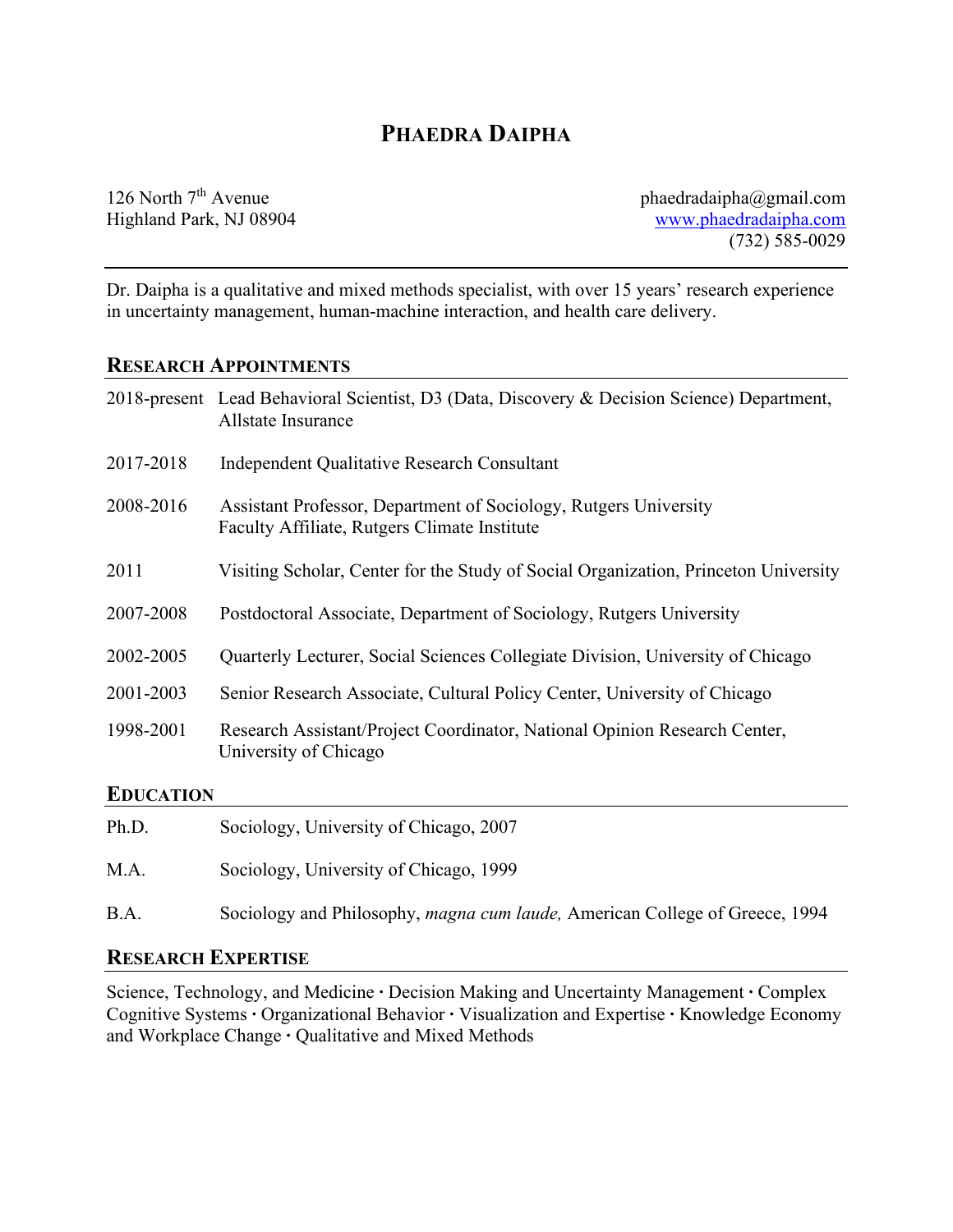# **PUBLICATIONS**

**BOOKS** 

*How Doctors Make Decisions: The Role of Prognosis in Cardiology Practice.* 

This book draws on a comparative ethnography of hospital cardiology to investigate the longneglected role of prospection in clinical practice and decision making. By systematically attending to processes of medical prognostication, I am able to identify and evaluate patterns of how cardiologists concurrently manage short- and long-term treatment goals and illuminate the cognitive, cultural, and socio-technical challenges toward patient-centered care.

2015. *Masters of Uncertainty: Weather Forecasters and the Quest for Ground Truth.* Chicago: University of Chicago Press.

Based on an immersive ethnography of forecasting operations at the National Weather Service as well as a case study of commercial fishers' forecast use, this book develops a processual and more sociologically-informed approach to decision analysis. It closely analyzes patterns of decision making at different temporal scales of deep uncertainty and offers a framework for capturing and evaluating real-world uncertainty management that can be exported and applied to a variety of complex systems and expertise domains.

*Winner:* 2017 Book Award, Communication, Information Technologies, and Media Sociology (CITAMS) section, American Sociological Association.

Reviewed in: *American Journal of Sociology, Anthropology Review, Bulletin of the American Meteorological Society, Centaurus, Choice, Contemporary Sociology, European Journal of Sociology, Revue Française de Sociologie*.

PEER-REVIEWED JOURNAL ARTICLES

- 2015. "From Bricolage to Collage: The Making of Decisions at a Weather Forecast Office." *Sociological Forum* 30 (3): 787-808.
- 2012. "Weathering Risk: Uncertainty, Weather Forecasting, and Expertise." *Sociology Compass* 6  $(1): 15-25.$
- 2010. "Visual Perception at Work: Lessons from the World of Meteorology." *Poetics* 38 (2): 150- 164.
- 2001. "The Intellectual and Social Organization of ASA 1990-1997: Exploring the Interface between the Discipline of Sociology and its Practitioners." *The American Sociologist* 32 (3): 73-90.

BOOK CHAPTERS

2018. "Expert Weather Forecasting" (co-authored with D. LaDue, R. Hoffman, and R. Pliske). *The Oxford Handbook of Expertise: Research & Application* (eds. P. Ward, J. Maarten Schraagen, J. Gore, and E. Roth)

BOOK REVIEWS

2014. *Talk at the Brink: Deliberation and Decision during the Cuban Missile Crisis* by David R. Gibson, *American Journal of Sociology* 119 (3): 888-890.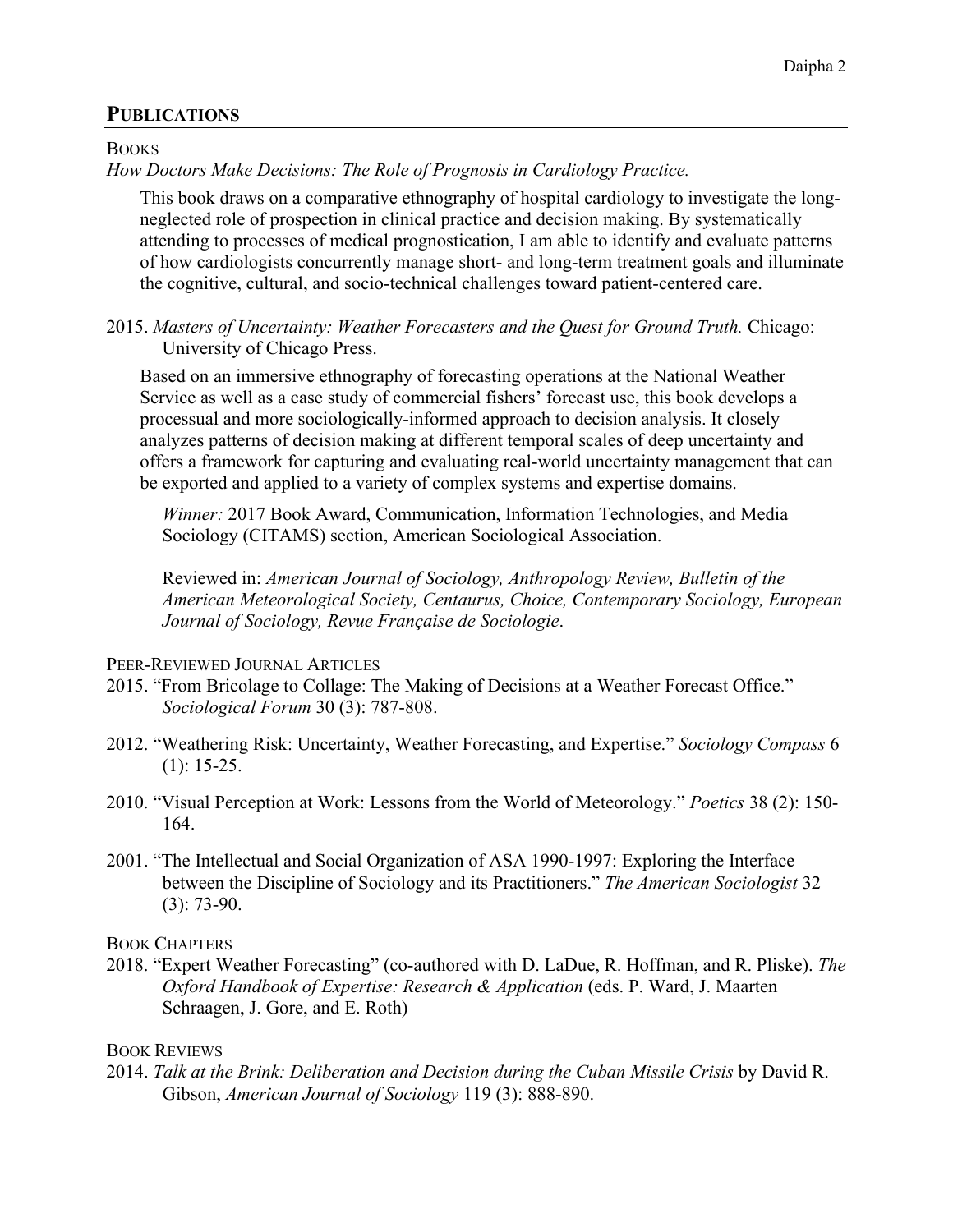2010. *On the Fireline: Living and Dying with Wildland Firefighters* by Matthew Desmond, *American Journal of Sociology* 115 (4): 1304-1306.

# **WORK IN PROGRESS**

"Seeing Double: Prospective Decision Making in Cardiology Practice." (under review)

"Screenwork as the Social Organization of Expertise." (revising for invited resubmission)

"Expertise in the Public Domain" (fully drafted)

"Reconfiguring Professional Identities: Weather Forecasting in the Digital Age." (in preparation)

### **HONORS AND AWARDS**

- CITAMS Book Award for *Masters of Uncertainty: Weather Forecasters and the Quest for Ground Truth*, American Sociological Association, 2017
- Seed Money Grant for "The Role of Prognosis in Medical Decision Making," Office of the Vice President for Research and Economic Development, Rutgers University, 2011
- Richard Saller Dissertation Prize (Honorable Mention) for most distinguished dissertation in the Division of the Social Sciences in 2007, University of Chicago, 2008
- University of Chicago Dissertation Teaching and Research Fellowship, 2004-2005
- Honors, Special Field Exam in "The Organization of Scientific Knowledge Production," University of Chicago, 2000

University of Chicago Unendowed Fellowship, 1996-2000

German Academic Exchange Service Fellowship ("DAAD-Stipendium"), 1988

### **SELECTED INVITED TALKS** *(last 3 years)*

| 2018 | "Researching Temporalities of Prospective Action: An Ethnographic Case Study and<br>Conceptual Framework." Max Planck Institute & Polish Academy of Science,<br>February 2017.                                               |
|------|------------------------------------------------------------------------------------------------------------------------------------------------------------------------------------------------------------------------------|
| 2017 | "Mastering Deep Uncertainty at the Weather Service: Are there Lessons for Climate<br>Change Advisors?" Princeton Environmental Institute, February 2017.                                                                     |
|      | "Observations of Forecasting: Overview and Future Directions," Symposium on<br>Individual, Social, and Cultural Observations in Weather and Climate Contexts,<br>American Meteorological Society, Seattle, WA, January 2017. |
| 2016 | "A Comment on Advancing Social and Behavioral Science Research and Application<br>within the Weather Enterprise," National Academies of Science, Washington,<br>DC, December 2016.                                           |
| 2015 | "What Can Weather Forecasters Teach Us About Managing Uncertainty?" Alpha                                                                                                                                                    |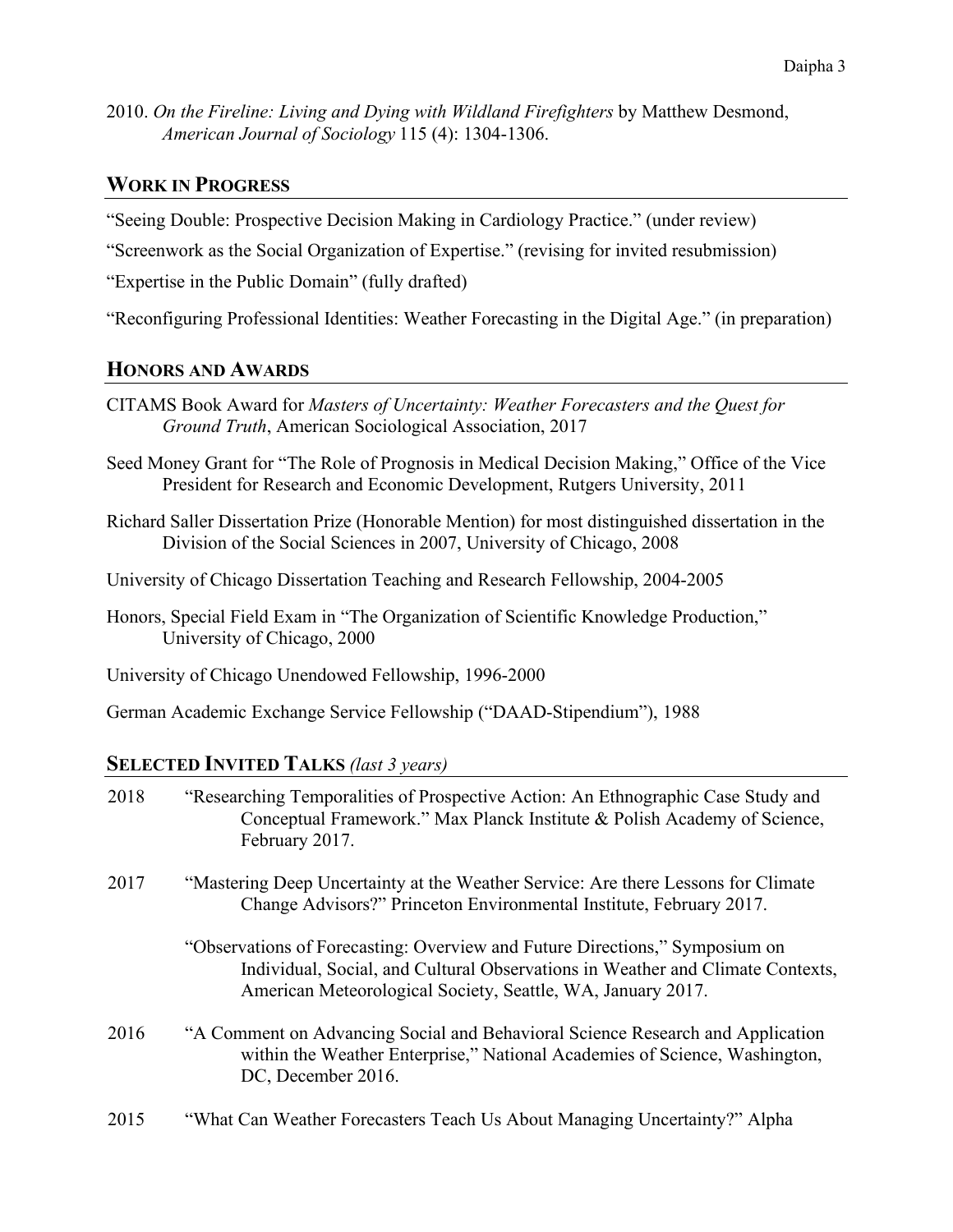Kappa Delta (Sociology Honor Society) keynote address, Drew University, May 2015.

"Visuality and Materiality in the Production of Expertise: A Study of Decision Making as Screenwork." Material and Visual Worlds TAE, Binghamton University, February 2015.

# **SELECTED CONFERENCE PRESENTATIONS** *(last 5 years)*

| 2017 | "Assessing Weather Forecasting Expectations and Expertise," American<br>Anthropological Association, Washington, D.C., December 2017                                  |
|------|-----------------------------------------------------------------------------------------------------------------------------------------------------------------------|
|      | "Negotiating Double Vision: Risk and Uncertainty Management in Hospital<br>Cardiology," European Sociological Association, Athens, Greece, August 2017                |
| 2016 | "Cardiology Care and the Problem of Double Vision," Society for Social Studies of<br>Science, Barcelona, Spain, September 2016                                        |
| 2015 | "The Sociomateriality of Medical Decision Making: The Case of Cardiology Practice,"<br>Society for Social Studies of Science, Denver, CO, November 2015.              |
|      | "The Role of Prognosis in Cardiology Practice: A Pragmatist Perspective," American<br>Sociological Association, Chicago, IL, August 2015.                             |
|      | "Towards a Sociology of Organizational Decision Making in Action," ASA-SKAT 25th<br>Anniversary Mini-Conference, Chicago, IL, August 2015.                            |
|      | "The Duality of Meteorological Error: Managing Risk at the National Weather<br>Service," Association of American Geographers, Chicago, IL, April, 2015.               |
| 2014 | "Temporal Regimes of Meteorological Decision Making," Society for Social Studies of<br>Science, Buenos Aires, Argentina, August 2014.                                 |
|      | "Anticipating the Future: Temporal Regimes of Meteorological Decision Making,"<br>American Sociological Association, San Francisco, CA, August 2014.                  |
| 2013 | "Screenwork as the Social Organization of Expertise," Society for Social Studies of<br>Science, San Diego, CA, October 2013.                                          |
|      | "Expertise in the Public Domain," American Sociological Association, New York, NY,<br>August 2013.                                                                    |
|      | "The Total Observation Collage: Managing Uncertainty at a Weather Forecasting<br>Office," American Society for Environmental History, Toronto, Canada, April<br>2013. |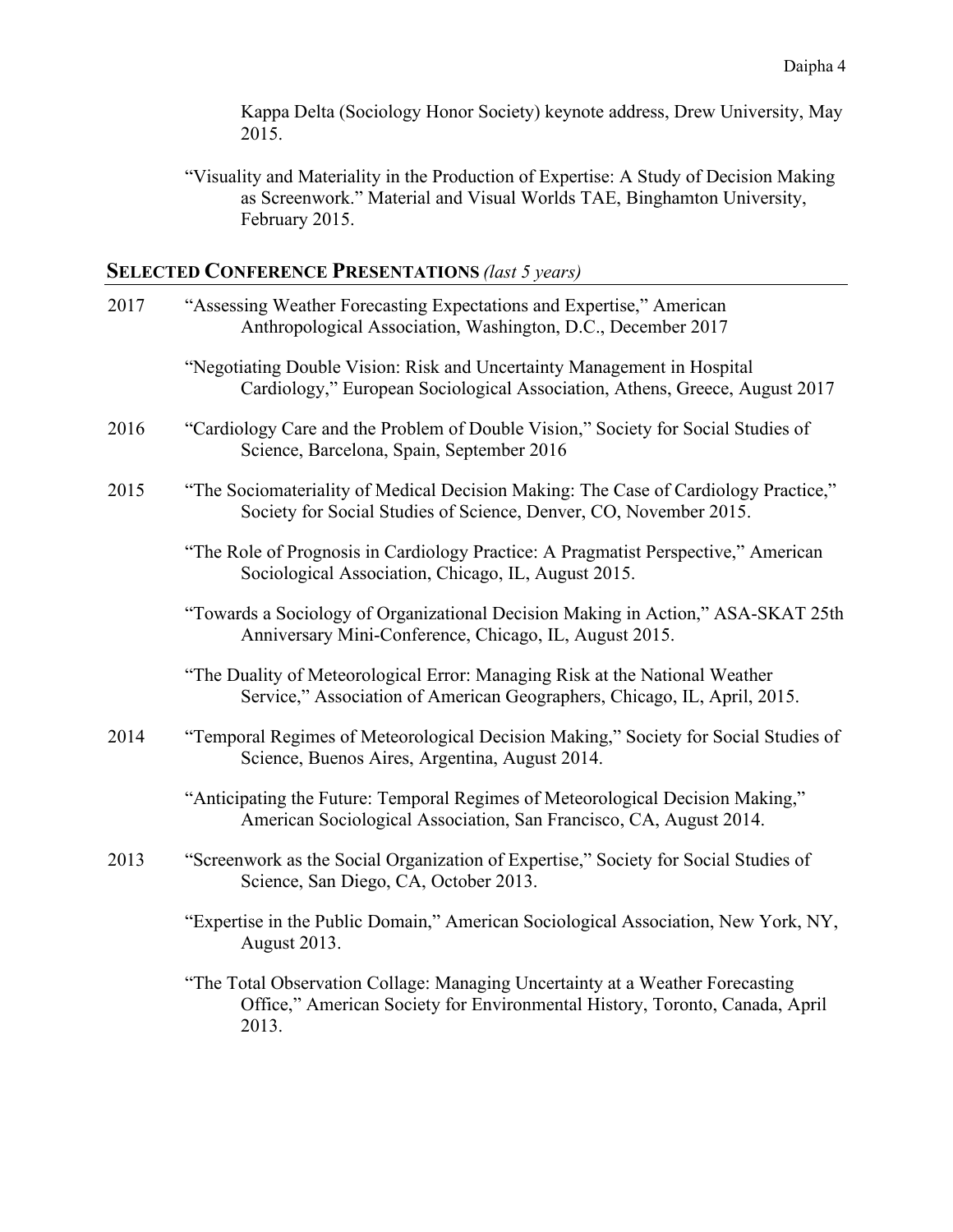2012 "Communicating Risk at the National Weather Service," Society for Social Studies of Science, Copenhagen, Denmark, October 2012.

> "Whose Weather Is It Anyway? Calculating Risk at the National Weather Service," American Sociological Association, Denver, CO, August 2012.

# **TEACHING**

COURSES TAUGHT

### Graduate:

Social Research Methods **∙** Ethnographic Methods **∙** Technology and Society **∙** Sociology of Science **∙** Various Independent Studies (Normality and Assistive Technologies **∙** Information Technologies and Standardization)

Undergraduate:

Sociology of Science and Technology **∙** Classical Sociological Theory **∙** Introduction to Sociology **∙** Political Sociology **∙** Sociology of Culture

FORMAL MENTORING Dissertation Committees: 7 Qualifying Paper Committees: 11 (chaired 3)

### **PROFESSIONAL SERVICE**

NATIONAL AND INTERNATIONAL SERVICE

- Book Award Committee Member, CITAMS section, American Sociological Association, 2017- 2018
- Panelist, "Ethnography of Medical Landscapes," Princeton Interdisciplinary Ethnography Workshop, September 2016
- Workshop Participant, "Cultures of Prediction: Scientists and the Crafting of the Future," Aarhus University, June 2016
- Panel Discussant, "The Ethics of Expert Public Warnings about Environmental Problems," Society for Social Studies of Science, Denver, CO, November 2015
- Panel Chair, "Knowledge and Practice in Medicine," Society for Social Studies of Science, Denver, CO, November 2015
- Workshop Participant, "Living with Extreme Weather: A Workshop to Integrate Understanding and Improve Societal Response," NOAA's National Severe Storms Laboratory/University of Oklahoma, May 2015.
- Panelist, "Turning Your Dissertation into a Book," Princeton Interdisciplinary Ethnography Workshop, April 2015
- Panelist, "Extreme Weather and Climate Change: How Can We Address Uncertainty?," University Colloquium sponsored by the Initiative on Climate and Society and the Climate and Environmental Change Initiative, March 2012
- Panel Chair, "Visualization: Maps and Images," Society for Social Studies of Science, Washington, DC, October 2009
- Candace Rogers Student Paper Award Committee Member, Eastern Sociological Society, 2008- 2009.
- Panel Chair, "Pathologies of Weather," International Commission for the History of Meteorology, Rio de Janeiro, Brazil, May 2008